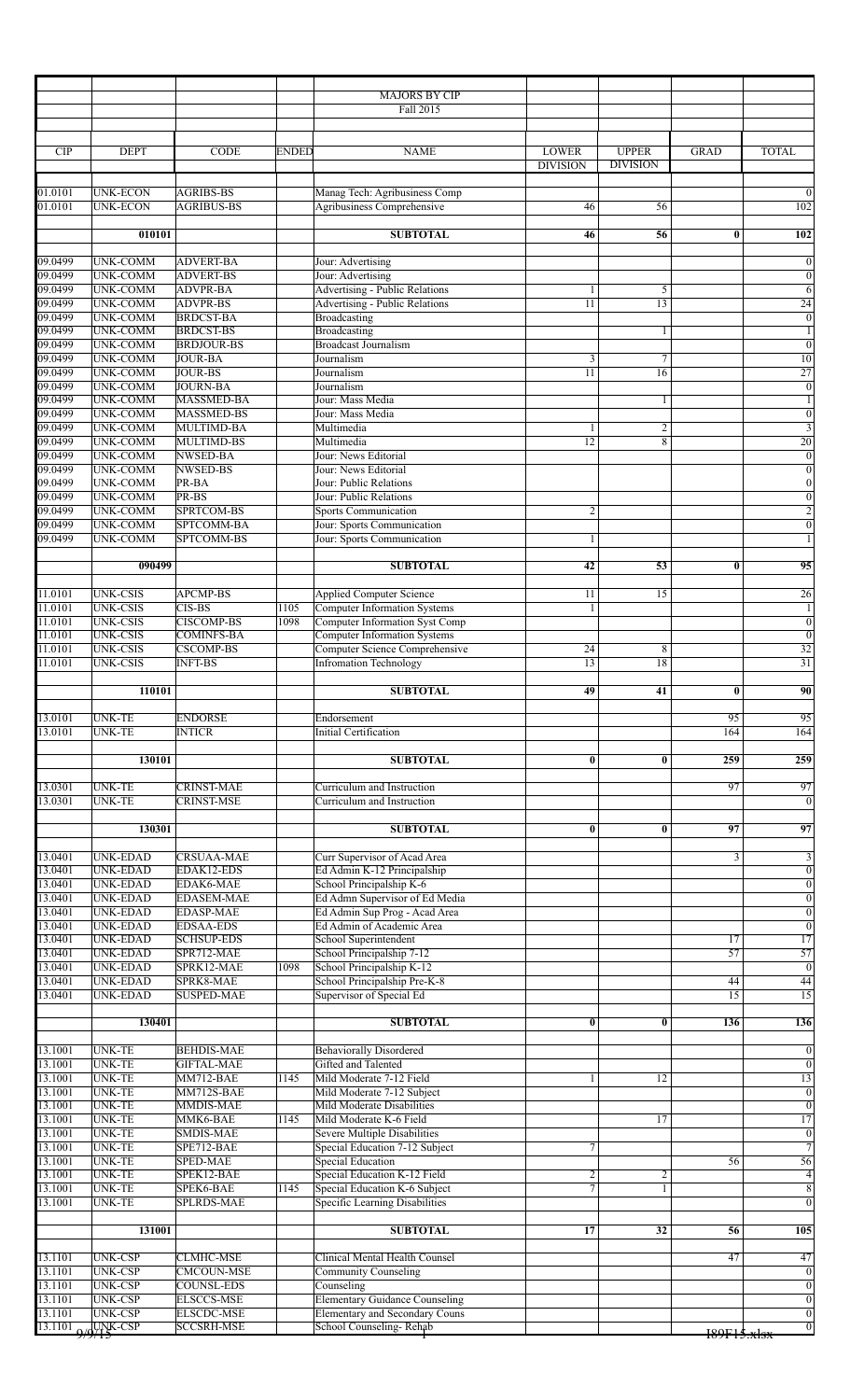|                    |                                      |                                        |              | <b>MAJORS BY CIP</b><br>Fall 2015                                     |                                 |                                 |                |                                    |
|--------------------|--------------------------------------|----------------------------------------|--------------|-----------------------------------------------------------------------|---------------------------------|---------------------------------|----------------|------------------------------------|
|                    |                                      |                                        |              |                                                                       |                                 |                                 |                |                                    |
| CIP                | <b>DEPT</b>                          | <b>CODE</b>                            | <b>ENDED</b> | <b>NAME</b>                                                           | <b>LOWER</b><br><b>DIVISION</b> | <b>UPPER</b><br><b>DIVISION</b> | <b>GRAD</b>    | <b>TOTAL</b>                       |
| 13.1101            | UNK-CSP                              | <b>SCELEM-MSE</b>                      |              | <b>School Counseling Elementary</b>                                   |                                 |                                 | 3              | 3                                  |
| 13.1101            | <b>UNK-CSP</b>                       | <b>SCHPSY-EDS</b>                      |              | School Psychology                                                     |                                 |                                 | 45             | 45                                 |
| 13.1101            | <b>UNK-CSP</b>                       | <b>SCSEC-MSE</b>                       |              | <b>School Counseling Secondary</b>                                    |                                 |                                 | 19             | 19                                 |
| 13.1101            | UNK-CSP                              | <b>SCSTAF-MSE</b>                      | 1155         | School Counsel Student Affairs                                        |                                 |                                 | 29             | 29                                 |
| 13.1101<br>13.1101 | <b>UNK-CSP</b><br><b>UNK-CSP</b>     | SDSCCS-MSE<br><b>STDAFF-MSE</b>        | 1098         | <b>Secondary Guidance Counseling</b><br><b>Student Affairs</b>        |                                 |                                 | $\overline{c}$ | $\overline{0}$<br>$\overline{2}$   |
|                    | 131101                               |                                        |              | <b>SUBTOTAL</b>                                                       | $\bf{0}$                        | $\bf{0}$                        | 145            | 145                                |
| 13.1202            | UNK-TE                               | <b>ECED-MAE</b>                        |              | <b>Early Childhood Education</b>                                      |                                 |                                 |                | $\overline{0}$                     |
| 13.1202            | UNK-TE                               | <b>ECINC-BAE</b>                       |              | Early Childhood Inclusive                                             | 40                              | 27                              |                | 67                                 |
| 13.1202            | UNK-TE                               | <b>ECSPED-MAE</b>                      |              | Early Childhood Special Ed                                            |                                 |                                 |                | $\overline{0}$                     |
| 13.1202            | UNK-TE                               | <b>ECUNI-BAE</b>                       | 1145         | Early Childhood Unified B-3rd                                         |                                 | 54                              |                | $\overline{55}$                    |
| 13.1202<br>13.1202 | UNK-TE<br>UNK-TE                     | <b>ELED-BAE</b><br><b>ELEDSP-MAE</b>   |              | <b>Elementary Education Field K-6</b><br><b>ELED</b> Spec             | 162                             | 216                             |                | 378<br>$\overline{0}$              |
| 13.1202            | <b>UNK-TE</b>                        | ELR712-MAE                             |              | El Ed Reading Spec 7-12                                               |                                 |                                 |                | $\boldsymbol{0}$                   |
| 13.1202            | UNK-TE                               | ELRK12-MAE                             |              | El EdReading Spec K-12                                                |                                 |                                 |                | $\overline{0}$                     |
| 13.1202            | UNK-TE                               | ELRK6-MAE                              |              | El Ed Reading Spec K-6                                                |                                 |                                 |                | $\overline{0}$                     |
| 13.1202<br>13.1202 | <b>UNK-TE</b><br>UNK-TE              | MIDED-MSE<br>MIDGRD-BAE                |              | Middle School Education- MSE<br>Middle Grades Field 4-9               | 9                               | 11                              |                | $\overline{0}$<br>$\overline{20}$  |
| 13.1202            | UNK-TE                               | MIDGRD-BSE                             |              | Middle Grades Field 4-9                                               | 11                              | 23                              |                | 34                                 |
| 13.1202            | <b>UNK-TE</b>                        | MIDSCL-MAE                             |              | Middle School                                                         |                                 |                                 |                | $\overline{0}$                     |
| 13.1202            | <b>UNK-TE</b>                        | RDPK12-MAE                             |              | Reading PK-12                                                         |                                 |                                 | 45             | 45                                 |
|                    | 131202                               |                                        |              | <b>SUBTOTAL</b>                                                       | 223                             | 331                             | 45             | 599                                |
| 13.1303            | UNK-BSED                             | <b>BESPPT-MSE</b>                      |              | <b>Bus Ed Spec Prof Teacher</b>                                       |                                 |                                 |                | $\boldsymbol{0}$                   |
| 13.1303            | UNK-BSED                             | BMT612-BAE                             |              | Bus Mkting Inf Tech 6-12 Field                                        |                                 | 4                               |                | $\overline{5}$                     |
| 13.1303            | UNK-BSED                             | <b>BSAD-MSE</b>                        |              | <b>Business Spec Acad Discipline</b>                                  |                                 |                                 |                | $\overline{0}$                     |
| 13.1303<br>13.1303 | UNK-BSED<br><b>UNK-BSED</b>          | <b>BT-MSE</b><br>BUS612-BAE            |              | <b>Business and Technology</b><br>Basic Business 6-12 Subject         | $\overline{c}$                  | 3                               |                | $\boldsymbol{0}$<br>$\overline{5}$ |
| 13.1303            | UNK-BSED                             | BUS712-BAE                             |              | Business 7-12 Subject                                                 |                                 | $\mathbf{1}$                    |                | $\overline{1}$                     |
| 13.1303            | UNK-BSED                             | CBE612-BAE                             | 1118         | <b>Business Education</b>                                             |                                 |                                 |                | $\overline{0}$                     |
| 13.1303            | <b>UNK-BSED</b>                      | MRK712-BAE                             |              | Marketing Education 7-12                                              |                                 |                                 |                | $\overline{0}$                     |
| 13.1303            | <b>UNK-BSED</b>                      | VBE712-BAE                             |              | Vocational Business 7-12 Field                                        |                                 |                                 |                | $\overline{0}$                     |
| 13.1303<br>13.1303 | UNK-BSED<br><b>UNK-BSED</b>          | VGDCSL-MSE<br><b>VOEDAD-MSE</b>        |              | <b>Vocational Guidance Counseling</b><br>Vo Ed Academic Discipline    |                                 |                                 |                | $\overline{0}$<br>$\overline{0}$   |
| 13.1303            | UNK-BSED                             | <b>VOEDAG-MSE</b>                      |              | Voc Ed Prof Tch-Agriculture                                           |                                 |                                 |                | $\overline{0}$                     |
| 13.1303            | UNK-BSED                             | <b>VOEDBE-MSE</b>                      |              | Voc Ed Prf Tch-Business Ed                                            |                                 |                                 |                | $\boldsymbol{0}$                   |
| 13.1303            | <b>UNK-BSED</b>                      | <b>VOEDFS-MSE</b>                      |              | <b>Vocational Ed Prof Teach- FCSC</b>                                 |                                 |                                 |                | $\overline{0}$                     |
| 13.1303<br>13.1303 | <b>UNK-BSED</b><br>UNK-BSED          | <b>VOEDPT-MSE</b><br><b>VOEDSN-MSE</b> |              | <b>Vocational Distributive Educ</b><br>Voc Ed Prof Tch- Voc Spc Needs |                                 |                                 |                | $\overline{0}$<br>$\overline{0}$   |
| 13.1303            | <b>UNK-BSED</b>                      | VOEDTI-MSE                             |              | Voc Ed Prf Tch-Trd and Ind Ed                                         |                                 |                                 |                | $\overline{0}$                     |
|                    |                                      |                                        |              |                                                                       |                                 |                                 |                |                                    |
|                    | 131303                               |                                        |              | <b>SUBTOTAL</b>                                                       | 3                               | 8                               | $\bf{0}$       | $\overline{11}$                    |
| 13.1314            | <b>UNK-PEREC</b>                     | <b>ADPTPE-MAE</b>                      |              | <b>Adapted Physical Education</b>                                     |                                 |                                 |                | $\overline{0}$                     |
| 13.1314            | UNK-PEREC                            | <b>EXSCICP-BS</b>                      | 1078         | <b>Exercise Science Comprehensive</b>                                 |                                 |                                 |                | $\boldsymbol{0}$                   |
| 13.1314<br>13.1314 | <b>UNK-PEREC</b><br><b>UNK-PEREC</b> | HED712-BAE<br>HPEK12-BAE               | 1145         | Health Education 7-12 Subject<br>Health and PE K-12 Field             | 4<br>$\overline{12}$            | 32                              |                | $\overline{4}$<br>44               |
| 13.1314            | <b>UNK-PEREC</b>                     | HPPK12-BAE                             |              | Health and PE PK-12 Field                                             | $\overline{10}$                 | $\overline{4}$                  |                | $\overline{14}$                    |
| 13.1314            | <b>UNK-PEREC</b>                     | <b>PE-712-BAE</b>                      |              | Physical Education 7-12 Subj                                          | $\overline{3}$                  | $\overline{8}$                  |                | $\overline{11}$                    |
| 13.1314            | <b>UNK-PEREC</b>                     | PEACD-MAE                              |              | PE-Academic Option                                                    |                                 |                                 |                | $\overline{0}$                     |
| 13.1314<br>13.1314 | <b>UNK-PEREC</b><br><b>UNK-PEREC</b> | <b>PECOMP-BS</b><br>PEEXSC-MAE         |              | Physical Education Comp<br>Physical Education Exer Sci                |                                 |                                 | 10             | $\overline{0}$<br>10               |
| 13.1314            | <b>UNK-PEREC</b>                     | PEK6-BAE                               |              | Physical Education K-6 Subject                                        |                                 |                                 |                | $\overline{1}$                     |
| 13.1314            | UNK-PEREC                            | PE-MAE                                 |              | Physical Education                                                    |                                 |                                 | 18             | 18                                 |
| 13.1314            | <b>UNK-PEREC</b>                     | PEMSTR-MAE                             |              | PE Master Teacher                                                     |                                 |                                 | 18             | $\overline{18}$                    |
| 13.1314<br>13.1314 | UNK-PEREC<br><b>UNK-PEREC</b>        | PEPK6-BAE<br><b>PETHES-MAE</b>         |              | Physical Education PK-6 Subject<br>PE Thesis Option                   |                                 |                                 |                | $\mathbf{1}$<br>$\overline{0}$     |
| 13.1314            | <b>UNK-PEREC</b>                     | <b>SUPPE-MAE</b>                       |              | <b>Supervisor Physical Education</b>                                  |                                 |                                 |                | $\overline{0}$                     |
|                    | 131314                               |                                        |              | <b>SUBTOTAL</b>                                                       | 30                              | $\overline{45}$                 | 46             | 121                                |
|                    |                                      |                                        |              |                                                                       |                                 |                                 |                |                                    |
| 13.1316<br>13.1316 | UNK-BIOL<br><b>UNK-BIOL</b>          | <b>SCIED-MSE</b><br><b>SCIMTH-MSE</b>  |              | <b>Science Education</b><br>Science Math Education                    |                                 |                                 | 38             | $\overline{0}$<br>38               |
|                    |                                      |                                        |              |                                                                       |                                 |                                 |                |                                    |
|                    | 131316                               |                                        |              | <b>SUBTOTAL</b>                                                       | $\bf{0}$                        | $\bf{0}$                        | 38             | 38                                 |
| 13.1399            | UNK-TE                               | <b>EDTECH-MSE</b>                      |              | <b>Educational Technology</b>                                         |                                 |                                 |                | $\overline{0}$                     |
| 13.1399            | UNK-TE                               | <b>INTECH-MSE</b>                      |              | <b>Instructional Technology</b>                                       |                                 |                                 | 103            | 103                                |
| 13.1399            | <b>UNK-TE</b>                        | <b>ITEC-MAE</b>                        |              | <b>ITEC Prof Tch with Tech Ed Spc</b>                                 |                                 |                                 |                | $\overline{0}$                     |
|                    | 131399                               |                                        |              | <b>SUBTOTAL</b>                                                       | $\overline{\mathbf{0}}$         | $\bf{0}$                        | 103            | 103                                |
| 16.0101            | <b>UNK-MODL</b>                      | <b>MODLA-BA</b>                        |              | Modern Language                                                       | 1                               |                                 |                | $\mathbf{1}$                       |
|                    | 160101                               |                                        |              | <b>SUBTOTAL</b>                                                       | $\mathbf{1}$                    | $\bf{0}$                        | $\bf{0}$       | $\overline{1}$                     |
| 16.0501            | <b>UNK-GERM</b>                      | GER712-BAE                             | 1155         | German 7-12 Subject                                                   |                                 | 1                               |                | $\mathbf{1}$                       |
| 16.0501            | <b>UNK-GERM</b>                      | <b>GERMAN-BA</b>                       | 1155         | German                                                                |                                 | 1                               |                | $\mathbf{1}$                       |
| 16.0501            | UNK-GERM                             | <b>GERMAN-MAE</b>                      |              | <b>German Education</b>                                               |                                 |                                 |                | $\mathbf{0}$                       |
|                    | $16.0501$ $Q/QY$ <sup>K</sup> -GERM  | <b>GERMTR-BA</b>                       | 1155         | German Translation and Interp                                         |                                 |                                 | 189F15.x1sx    | $\overline{0}$                     |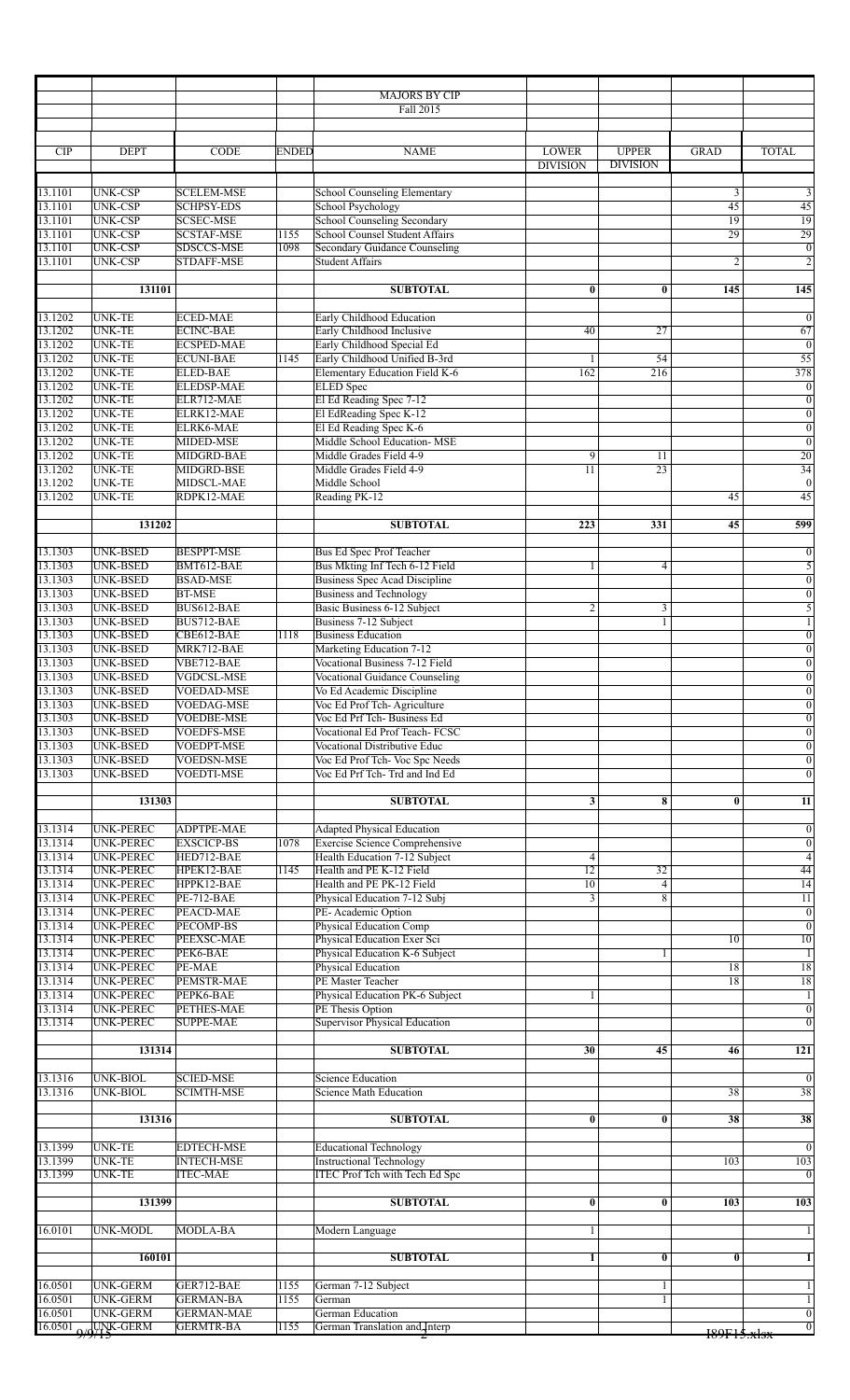|                    |                                      |                                        |              | <b>MAJORS BY CIP</b>                                                |                       |                       |                 |                                    |
|--------------------|--------------------------------------|----------------------------------------|--------------|---------------------------------------------------------------------|-----------------------|-----------------------|-----------------|------------------------------------|
|                    |                                      |                                        |              | Fall 2015                                                           |                       |                       |                 |                                    |
| CIP                | <b>DEPT</b>                          | <b>CODE</b>                            | <b>ENDED</b> | <b>NAME</b>                                                         | <b>LOWER</b>          | <b>UPPER</b>          | <b>GRAD</b>     | <b>TOTAL</b>                       |
|                    |                                      |                                        |              |                                                                     | <b>DIVISION</b>       | <b>DIVISION</b>       |                 |                                    |
|                    | 160501                               |                                        |              | <b>SUBTOTAL</b>                                                     | $\bf{0}$              | $\boldsymbol{2}$      | $\bf{0}$        | $\boldsymbol{2}$                   |
|                    |                                      |                                        |              |                                                                     |                       |                       |                 |                                    |
| 16.0901<br>16.0901 | <b>UNK-FREN</b><br><b>UNK-FREN</b>   | <b>FRENCH-BA</b><br><b>FRENCH-MAE</b>  | 1155         | French<br><b>French Education</b>                                   |                       |                       |                 | $\overline{0}$<br>$\boldsymbol{0}$ |
| 16.0901<br>16.0901 | <b>UNK-FREN</b><br><b>UNK-FREN</b>   | <b>FRENTR-BA</b><br>FRN712-BAE         | 1155<br>1155 | French Translation and Interp<br>French 7-12 Subject                | 1                     |                       |                 | $\overline{0}$<br>$\mathbf{1}$     |
|                    | 160901                               |                                        |              | <b>SUBTOTAL</b>                                                     | 1                     | $\bf{0}$              | $\mathbf{0}$    | $\mathbf{1}$                       |
|                    |                                      |                                        |              |                                                                     |                       |                       |                 |                                    |
| 16.0905<br>16.0905 | <b>UNK-SPAN</b><br><b>UNK-SPAN</b>   | <b>ESL-BAE</b><br><b>SPANISH-BA</b>    | 1118<br>1155 | English as a Second Lang Subj<br>Spanish                            | 1                     | 1<br>$\overline{4}$   |                 | $\mathbf{1}$<br>5                  |
| 16.0905            | <b>UNK-SPAN</b>                      | <b>SPAN-MAE</b>                        |              | Spanish Education                                                   |                       |                       | $\overline{33}$ | $\overline{33}$                    |
| 16.0905<br>16.0905 | <b>UNK-SPAN</b><br><b>UNK-SPAN</b>   | <b>SPANTR-BA</b><br><b>SPANTRC-BS</b>  | 1155         | Spanish Trans and Interp<br><b>Speech Trans Interpret Comp</b>      | 9<br>$\overline{2}$   | 14                    |                 | 23<br>$\overline{2}$               |
| 16.0905            | <b>UNK-SPAN</b>                      | SPN712-BAE                             | 1155         | Spanish 7-12 Subject                                                | 7                     | 9                     |                 | 16                                 |
| 16.0905            | <b>UNK-SPAN</b>                      | SPSPAD-MAE                             |              | Spanish Spec-Acad Discipline                                        |                       |                       |                 | $\overline{0}$                     |
|                    | 160905                               |                                        |              | <b>SUBTOTAL</b>                                                     | 19                    | 28                    | 33              | 80                                 |
| 19.0499            | UNK-FSID                             | <b>ECFAD-BS</b>                        |              | Eearly Chhd Family Advocacy                                         | 5                     | $\overline{4}$        |                 | $\overline{9}$                     |
| 19.0499            | <b>UNK-FSID</b>                      | <b>FSTDS-BS</b>                        |              | <b>Family Studies</b>                                               | 20                    | 77                    |                 | 97                                 |
| 19.0499            | <b>UNK-FSID</b>                      | <b>INTDS-BS</b>                        |              | Interior Design Comprehensive                                       | 17                    | 15                    |                 | 32                                 |
|                    | 190499                               |                                        |              | <b>SUBTOTAL</b>                                                     | 42                    | 96                    | $\bf{0}$        | 138                                |
| 23.0101            | <b>UNK-ENG</b>                       | ENG712-BAE                             |              | English 7-12 Subject                                                | 19                    | 16                    |                 | 35                                 |
| 23.0101            | <b>UNK-ENG</b>                       | <b>ENGAD-MAE</b>                       |              | English Spec-Acad Discipline                                        |                       |                       |                 | $\overline{0}$                     |
| 23.0101            | <b>UNK-ENG</b>                       | <b>ENGLISH-BA</b>                      |              | English                                                             | 8                     | 8                     |                 | 16                                 |
| 23.0101<br>23.0101 | <b>UNK-ENG</b><br><b>UNK-ENG</b>     | <b>ENGLISH-MA</b><br><b>ENGSPT-MAE</b> |              | English<br><b>English Spec-Prof Teaching</b>                        |                       |                       | $\tau$          | $\overline{7}$<br>$\overline{0}$   |
| 23.0101            | <b>UNK-ENG</b>                       | <b>ENGWRIT-BA</b>                      |              | <b>English Writing</b>                                              | 7                     | 14                    |                 | 21                                 |
| 23.0101            | <b>UNK-ENG</b>                       | LAR712-BAE                             |              | Language Arts 7-12 Field                                            | $\overline{4}$        | 16                    |                 | 20                                 |
| 23.0101            | <b>UNK-ENG</b>                       | <b>WRTG-MFA</b>                        | 1141         | Writing                                                             |                       |                       |                 | $\overline{0}$                     |
|                    | 230101                               |                                        |              | <b>SUBTOTAL</b>                                                     | 38                    | 54                    | 7               | 99                                 |
| 23.1304            | <b>UNK-SPCH</b>                      | ORGCOMM-BS                             |              | <b>Org Comm Comprehensive</b>                                       |                       | 4                     |                 | $\overline{5}$                     |
| 23.1304            | <b>UNK-SPCH</b>                      | ORGRECM-BS                             |              | Organizational Relational Com                                       | 8                     | 40                    |                 | 48                                 |
| 23.1304            | <b>UNK-SPCH</b>                      | SPC712-BAE                             |              | Speech Communication 7-12 Sub                                       |                       |                       |                 | 1 <sup>1</sup>                     |
| 23.1304<br>23.1304 | <b>UNK-SPCH</b><br><b>UNK-SPCH</b>   | SPCHCOM-BA<br>SPCHCOM-BS               |              | <b>Speech Communication</b><br><b>Speech Communication</b>          |                       |                       |                 | $\boldsymbol{0}$<br>$\overline{0}$ |
| 23.1304            | <b>UNK-SPCH</b>                      | <b>SPSAD-MAE</b>                       |              | Speech Comm Spec-Acad Dscp                                          |                       |                       |                 | $\overline{0}$                     |
| 23.1304            | <b>UNK-SPCH</b>                      | SPSPT-MAE                              |              | Speech Comm Spec- Prof Tch                                          |                       |                       |                 | $\overline{0}$                     |
|                    | 231304                               |                                        |              | <b>SUBTOTAL</b>                                                     | 10                    | 44                    | $\bf{0}$        | 54                                 |
|                    |                                      |                                        |              |                                                                     |                       |                       |                 |                                    |
| 24.0102<br>24.0102 | <b>UNK</b><br><b>UNK-CNSS</b>        | <b>DECIDING-U</b><br><b>GENSTD-BGS</b> |              | Deciding<br><b>General Studies</b>                                  | 263<br>$\overline{2}$ | 12<br>$\overline{27}$ |                 | 275<br>29                          |
| 24.0102            | <b>UNK-CFAH</b>                      | <b>GSARTS-BGS</b>                      |              | <b>General Studies</b>                                              |                       |                       |                 | $\boldsymbol{0}$                   |
| 24.0102            | <b>UNK-CNSS</b>                      | GSSCI-BGS                              |              | <b>General Studies</b>                                              |                       |                       |                 | $\overline{0}$                     |
| 24.0102<br>24.0102 | <b>UNK</b><br><b>UNK</b>             | <b>NONDEGREE</b><br>NONDEGR-G          |              | Non-Degree<br>Graduate Non-Degree                                   | 288                   |                       | 150             | 288<br>150                         |
| 24.0102            | <b>UNK</b>                           | <b>PREMASTER</b>                       |              | Pre-Masters Course Work                                             |                       |                       |                 |                                    |
|                    | 240102                               |                                        |              | <b>SUBTOTAL</b>                                                     | 553                   | $\overline{39}$       | 151             | 743                                |
|                    |                                      |                                        |              |                                                                     |                       |                       |                 |                                    |
| 26.0101            | <b>UNK-BIOL</b>                      | BIO712-BSE                             |              | Biology 7-12 Subject                                                | 8                     | $\overline{4}$        |                 | $\overline{12}$                    |
| 26.0101<br>26.0101 | <b>UNK-BIOL</b><br><b>UNK-BIOL</b>   | <b>BIOAD-MSE</b><br><b>BIOCOMP-BS</b>  |              | <b>Biology Spec-Acad Discipline</b><br><b>Biology Comprehensive</b> | 84                    | 65                    |                 | $\overline{0}$<br>149              |
| 26.0101            | <b>UNK-BIOL</b>                      | <b>BIOL-BA</b>                         |              | Biology                                                             |                       |                       |                 | $\overline{0}$                     |
| 26.0101            | <b>UNK-BIOL</b>                      | <b>BIOL-BS</b>                         |              | Biology                                                             | 17                    | 18                    |                 | $\overline{35}$                    |
| 26.0101<br>26.0101 | <b>UNK-BIOL</b><br><b>UNK-BIOL</b>   | <b>BIOLOGY-MS</b><br><b>BIOLONL-MS</b> |              | Biology<br><b>Biology Online</b>                                    |                       |                       | 9<br>188        | $\overline{9}$<br>188              |
| 26.0101            | <b>UNK-BIOL</b>                      | <b>BIOPT-MSE</b>                       |              | <b>Biology Spec-Prof Teaching</b>                                   |                       |                       |                 | $\overline{0}$                     |
| 26.0101            | <b>UNK-BIOL</b>                      | <b>MOLBIOC-BS</b>                      |              | Molecular Biology Comp                                              | 7                     | 7                     |                 | 14                                 |
|                    | 260101                               |                                        |              | <b>SUBTOTAL</b>                                                     | 116                   | 94                    | 197             | 407                                |
|                    |                                      |                                        |              |                                                                     |                       |                       |                 |                                    |
| 27.0101<br>27.0101 | <b>UNK-MATH</b><br><b>UNK-MATH</b>   | MA712F-BSE<br>MA712S-BSE               | 1118         | Mathematics 7-12 Field<br>Mathematics 7-12 Subject                  | 10                    | 18<br>$\overline{2}$  |                 | $\overline{28}$                    |
| 27.0101            | <b>UNK-MATH</b>                      | MATH-BA                                |              | Mathematics                                                         |                       |                       |                 | $\frac{2}{0}$                      |
| 27.0101            | <b>UNK-MATH</b>                      | MATH-BS                                |              | Mathematics                                                         | 5                     | 6                     |                 | 11                                 |
| 27.0101<br>27.0101 | <b>UNK-MATH</b><br><b>UNK-MATH</b>   | <b>MATHCMP-BS</b><br>MATHED-MSE        |              | Mathematics Comprehensive<br><b>Mathematics Education</b>           |                       |                       |                 | $\overline{0}$<br>$\overline{0}$   |
| 27.0101            | <b>UNK-MATH</b>                      | <b>MATHSP-MSE</b>                      |              | Math Spec-Academic Discipline                                       |                       |                       |                 | $\overline{0}$                     |
|                    | 270101                               |                                        |              | <b>SUBTOTAL</b>                                                     | $\overline{15}$       | 26                    | $\bf{0}$        | $\overline{41}$                    |
|                    |                                      |                                        |              |                                                                     |                       |                       |                 |                                    |
| 31.0101<br>31.0101 | <b>UNK-PEREC</b><br><b>UNK-PEREC</b> | <b>ATHLTRN-BS</b><br><b>EXFITWL-BS</b> |              | Athletic Training Comp<br>Exer Sci Fit and Wellnes Comp             | $\overline{36}$<br>25 | 25<br>$\overline{36}$ |                 | 61<br>$\overline{61}$              |
| 31.0101            | <b>UNK-PEREC</b>                     | <b>EXSCI-BS</b>                        |              | <b>Exercise Science</b>                                             | 69                    | 89                    |                 | 158                                |
|                    | 31.0101 Q/QUNK-PEREC                 | <b>RECMNGT-BS</b>                      |              | Recreation Management,                                              |                       | 4                     | 189F15.xlsx     | $\overline{4}$                     |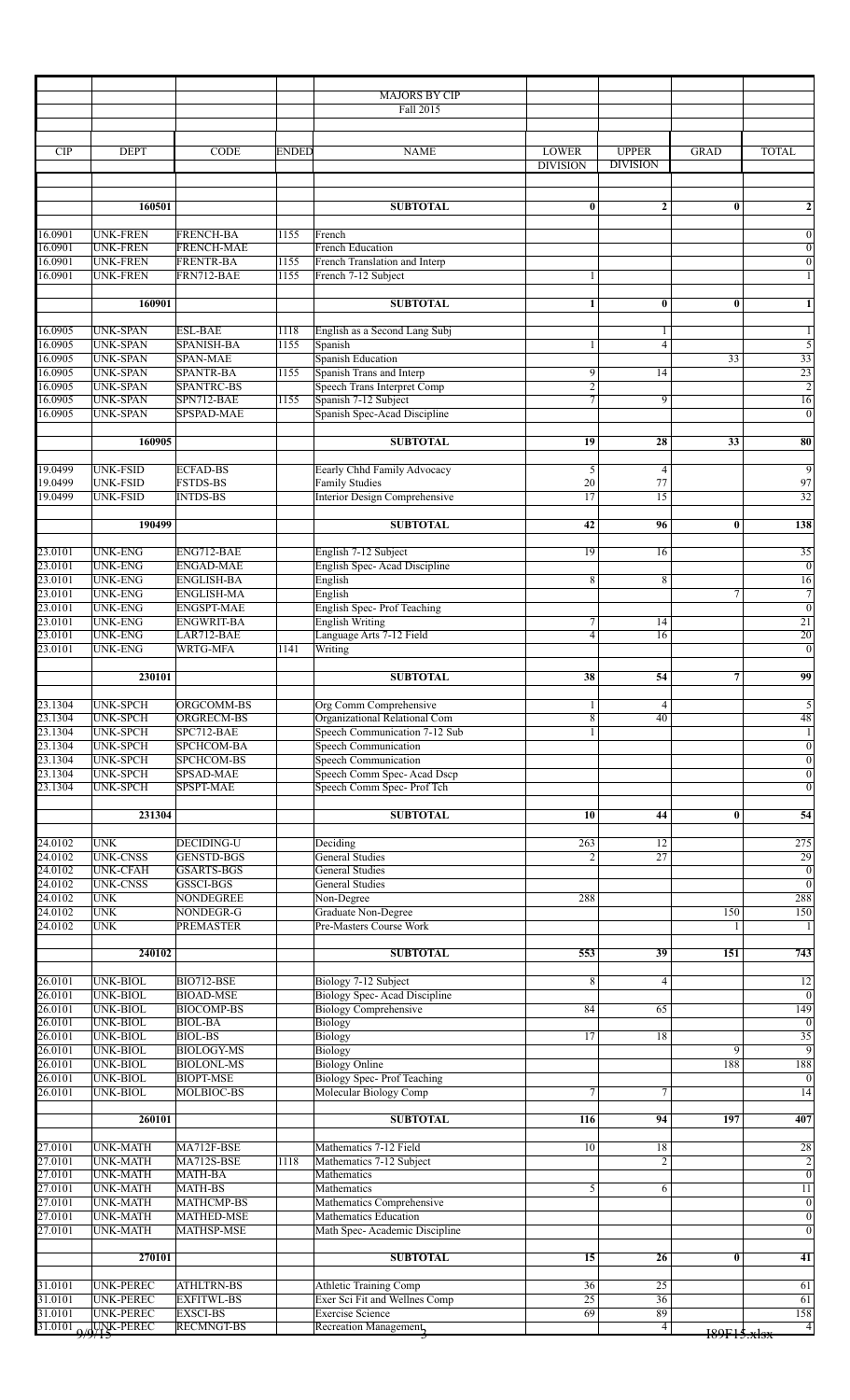|                    |                               |                                       |              | <b>MAJORS BY CIP</b><br>Fall 2015                          |                                 |                                 |                         |                                  |
|--------------------|-------------------------------|---------------------------------------|--------------|------------------------------------------------------------|---------------------------------|---------------------------------|-------------------------|----------------------------------|
|                    |                               |                                       |              |                                                            |                                 |                                 |                         |                                  |
| <b>CIP</b>         | <b>DEPT</b>                   | <b>CODE</b>                           | <b>ENDED</b> | <b>NAME</b>                                                | <b>LOWER</b><br><b>DIVISION</b> | <b>UPPER</b><br><b>DIVISION</b> | <b>GRAD</b>             | <b>TOTAL</b>                     |
| 31.0101            | <b>UNK-PEREC</b>              | <b>REPATO-BS</b>                      |              | Rec Park Tourism Manag Comp                                | 15                              | 34                              |                         | 49                               |
|                    |                               |                                       |              |                                                            |                                 |                                 |                         |                                  |
|                    | 310101                        |                                       |              | <b>SUBTOTAL</b>                                            | 145                             | 188                             | $\mathbf{0}$            | 333                              |
| 31.0504            | UNK-PEREC                     | SPTADMC-BS                            | 1118         | <b>Sports Administration Comp</b>                          |                                 | $\overline{4}$                  |                         | $\overline{4}$                   |
| 31.0504<br>31.0504 | UNK-PEREC<br><b>UNK-PEREC</b> | <b>SPTADMN-BS</b><br>SPTMGT-BS        | 1118         | Sports Administration<br><b>Sports Management</b>          | 22                              | $\overline{8}$<br>32            |                         | $\overline{8}$<br>54             |
| 31.0504            | <b>UNK-PEREC</b>              | SPTMGTC-BS                            |              | Sports Management Comp                                     | $\tau$                          | $\overline{12}$                 |                         | 19                               |
|                    | 310504                        |                                       |              | <b>SUBTOTAL</b>                                            | 29                              | 56                              | $\bf{0}$                | 85                               |
| 38.0101            | UNK-PHIL                      | PHIL-BA                               |              | Philosophy                                                 | $\overline{c}$                  | $\overline{4}$                  |                         | 6                                |
|                    |                               |                                       |              |                                                            |                                 |                                 |                         |                                  |
|                    | 380101                        |                                       |              | <b>SUBTOTAL</b>                                            | $\mathbf{2}$                    | $\overline{4}$                  | $\mathbf{0}$            | 6                                |
| 40.0501            | UNK-CHEM                      | <b>CHEM-BA</b>                        |              | Chemistry                                                  | 5                               | $\overline{4}$                  |                         | 9                                |
| 40.0501<br>40.0501 | UNK-CHEM<br>UNK-CHEM          | <b>CHEM-BS</b><br>CHM712-BSE          |              | Chemistry<br>Chemistry 7-12 Subject                        |                                 | 3                               |                         | $\overline{0}$<br>$\overline{4}$ |
| 40.0501            | <b>UNK-CHEM</b>               | <b>CHMCOMP-BS</b>                     |              | <b>Chemistry Comprehensive</b>                             | 34                              | 14                              |                         | 48                               |
| 40.0501            | <b>UNK-CHEM</b>               | <b>PROCHEM-BS</b>                     |              | Professional Chemist Comp                                  | $\overline{3}$                  | $\overline{3}$                  |                         | 6                                |
|                    | 400501                        |                                       |              | <b>SUBTOTAL</b>                                            | 43                              | 24                              | $\mathbf{0}$            | 67                               |
|                    |                               |                                       |              |                                                            |                                 |                                 |                         |                                  |
| 40.0801<br>40.0801 | UNK-PHYS<br><b>UNK-PHYS</b>   | <b>ARCH</b><br><b>ASTROPH-BS</b>      | 1155         | Architecture<br><b>Astrophysics Comprehensive</b>          | $\overline{c}$                  |                                 |                         | $\mathbf{1}$<br>$\overline{2}$   |
| 40.0801            | UNK-PHYS                      | <b>ENGINEER</b>                       |              | Engineering                                                | $\overline{8}$                  |                                 |                         | $\overline{8}$                   |
| 40.0801            | UNK-PHYS                      | <b>METEOR</b>                         |              | Meteorology                                                |                                 |                                 |                         | $\overline{0}$                   |
| 40.0801<br>40.0801 | <b>UNK-PHYS</b><br>UNK-PHYS   | PHS712-BSE<br>PHY712-BSE              | 1118         | Physical Science 7-12 Field<br>Physics 7-12 Subject        |                                 | 1                               |                         | $\overline{0}$<br>$\overline{2}$ |
| 40.0801            | UNK-PHYS                      | PHYCOMP-BS                            |              | Physics Comprehensive                                      |                                 | $\mathbf{1}$                    |                         | $\mathbf{1}$                     |
| 40.0801            | <b>UNK-PHYS</b>               | PHYS-BA                               |              | Physics                                                    |                                 |                                 |                         | $\overline{0}$                   |
| 40.0801<br>40.0801 | UNK-PHYS<br><b>UNK-PHYS</b>   | PHYS-BS<br>PHYSCI-BA                  |              | Physics<br>Physical Science                                | $\overline{7}$                  | $\overline{4}$                  |                         | 11<br>$\overline{0}$             |
| 40.0801            | <b>UNK-PHYS</b>               | PHYSCI-BS                             |              | Physical Science                                           |                                 |                                 |                         | $\mathbf{1}$                     |
|                    | 400801                        |                                       |              | <b>SUBTOTAL</b>                                            | 20                              |                                 | $\overline{\mathbf{0}}$ | $\overline{26}$                  |
|                    |                               |                                       |              |                                                            |                                 | 6                               |                         |                                  |
| 42.0101            | UNK-PSY                       | PSY712-BAE                            |              | Psychology 7-12 Subject                                    |                                 |                                 |                         | $\mathbf{1}$                     |
| 42.0101<br>42.0101 | UNK-PSY<br>UNK-PSY            | PSYBIOL-BS<br>PSYCH-BA                |              | Psychobiology<br>Psychology                                | 14<br>$\overline{4}$            | 23<br>$\overline{13}$           |                         | 37<br>$\overline{17}$            |
| 42.0101            | UNK-PSY                       | <b>PSYCH-BS</b>                       |              | Psychology                                                 | 56                              | 61                              |                         | 117                              |
| 42.0101            | <b>UNK-PSY</b>                | PSYCOMP-BS                            |              | Psychology Comprehensive                                   | 3                               | $\overline{22}$                 |                         | $\overline{25}$                  |
|                    | 420101                        |                                       |              | <b>SUBTOTAL</b>                                            | 78                              | 119                             | $\mathbf{0}$            | 197                              |
|                    |                               |                                       |              |                                                            |                                 |                                 |                         |                                  |
| 43.0104<br>43.0104 | UNK-CJUS<br><b>UNK-CJUS</b>   | CJ-BS<br><b>CJCOMP-BS</b>             |              | Criminal Justice<br>Criminal Justice Comprehensive         | 62<br>$\overline{12}$           | 66<br>$\overline{51}$           |                         | 128<br>$\overline{63}$           |
|                    |                               |                                       |              |                                                            |                                 |                                 |                         |                                  |
|                    | 430104                        |                                       |              | <b>SUBTOTAL</b>                                            | 74                              | $\overline{117}$                | $\bf{0}$                | 191                              |
| 44.0701            | <b>UNK-SOWK</b>               | SOCWKC-BS                             |              | Social Work Comprehensive                                  | 66                              | 67                              |                         | 133                              |
|                    | 440701                        |                                       |              | <b>SUBTOTAL</b>                                            | 66                              | 67                              | $\bf{0}$                | 133                              |
| 45.0601            | UNK-ECON                      | <b>BSECON-BS</b>                      |              | <b>Business Economics Comp</b>                             |                                 | $\mathfrak{Z}$                  |                         |                                  |
| 45.0601            | UNK-ECON                      | ECON-BA                               |              | Economics                                                  | 6                               | 1                               |                         | $rac{3}{7}$                      |
| 45.0601            | <b>UNK-ECON</b>               | <b>ECON-BS</b>                        |              | Economics                                                  |                                 |                                 |                         | $\overline{0}$                   |
|                    | 450601                        |                                       |              | <b>SUBTOTAL</b>                                            | 6                               | 4                               | $\bf{0}$                | $\overline{10}$                  |
| 45.0701<br>45.0701 | <b>UNK-GEOG</b><br>UNK-GEOG   | GEO712-BAE<br>GEO712-BSE              |              | Geography 7-12 Subject<br>Geography 7-12 Subject           |                                 |                                 |                         | $\overline{0}$<br>$\overline{0}$ |
| 45.0701            | <b>UNK-GEOG</b>               | GEOG-BA                               |              | Geography                                                  |                                 |                                 |                         | $\overline{0}$                   |
| 45.0701            | UNK-GEOG                      | GEOG-BS                               |              | Geography                                                  | $\overline{c}$                  | $\sqrt{2}$                      |                         | $\overline{\mathbf{4}}$          |
| 45.0701<br>45.0701 | UNK-GEOG<br><b>UNK-GEOG</b>   | <b>GEOGIS-BS</b><br><b>GISSPAN-BS</b> | 1078         | Geography and GIScience<br>Geography GIS-Spatial Analysis  | 1                               | $\overline{8}$                  |                         | $\overline{9}$<br>$\overline{0}$ |
|                    |                               |                                       |              |                                                            |                                 |                                 |                         |                                  |
|                    | 450701                        |                                       |              | <b>SUBTOTAL</b>                                            | $\overline{\mathbf{3}}$         | $\overline{10}$                 | $\bf{0}$                | 13                               |
| 45.0901            | UNK-INTS                      | <b>INTLSTD-BA</b>                     |              | <b>International Studies</b>                               | 12                              | 15                              |                         | $\overline{27}$                  |
|                    | 450901                        |                                       |              | <b>SUBTOTAL</b>                                            | 12                              | 15                              | $\bf{0}$                | $\overline{27}$                  |
| 45.1001            | UNK-PSCI                      | LAW                                   |              | Law                                                        | $\overline{3}$                  |                                 |                         | $\overline{3}$                   |
| 45.1001<br>45.1001 | <b>UNK-PSCI</b><br>UNK-PSCI   | PSC712-BAE<br>PSCI-BA                 |              | Political Science 7-12 Subject<br><b>Political Science</b> | 3                               | 5                               |                         | $\overline{0}$<br>$\overline{8}$ |
| 45.1001            | UNK-PSCI                      | PSCI-BS                               |              | <b>Political Science</b>                                   | $\overline{20}$                 | 18                              |                         | 38                               |
| 45.1001            | <b>UNK-PSCI</b>               | <b>PUBADMN-BS</b>                     |              | <b>Public Administration</b>                               |                                 |                                 |                         | $\mathbf{1}$                     |
|                    | 451001                        |                                       |              | <b>SUBTOTAL</b>                                            | 27                              | $\overline{23}$                 | $\overline{\mathbf{0}}$ | 50                               |
| 45.1101            | UNK-SOC                       | SOC712-BAE                            |              | Sociology 7-12 Subject                                     |                                 |                                 |                         | $\boldsymbol{0}$                 |
| 45.1101 9/9/15 SOC |                               | SOC712-BSE                            |              | Sociology 7-12 Subject                                     | 1                               |                                 | 189F15.xlsx             | $\frac{1}{2}$                    |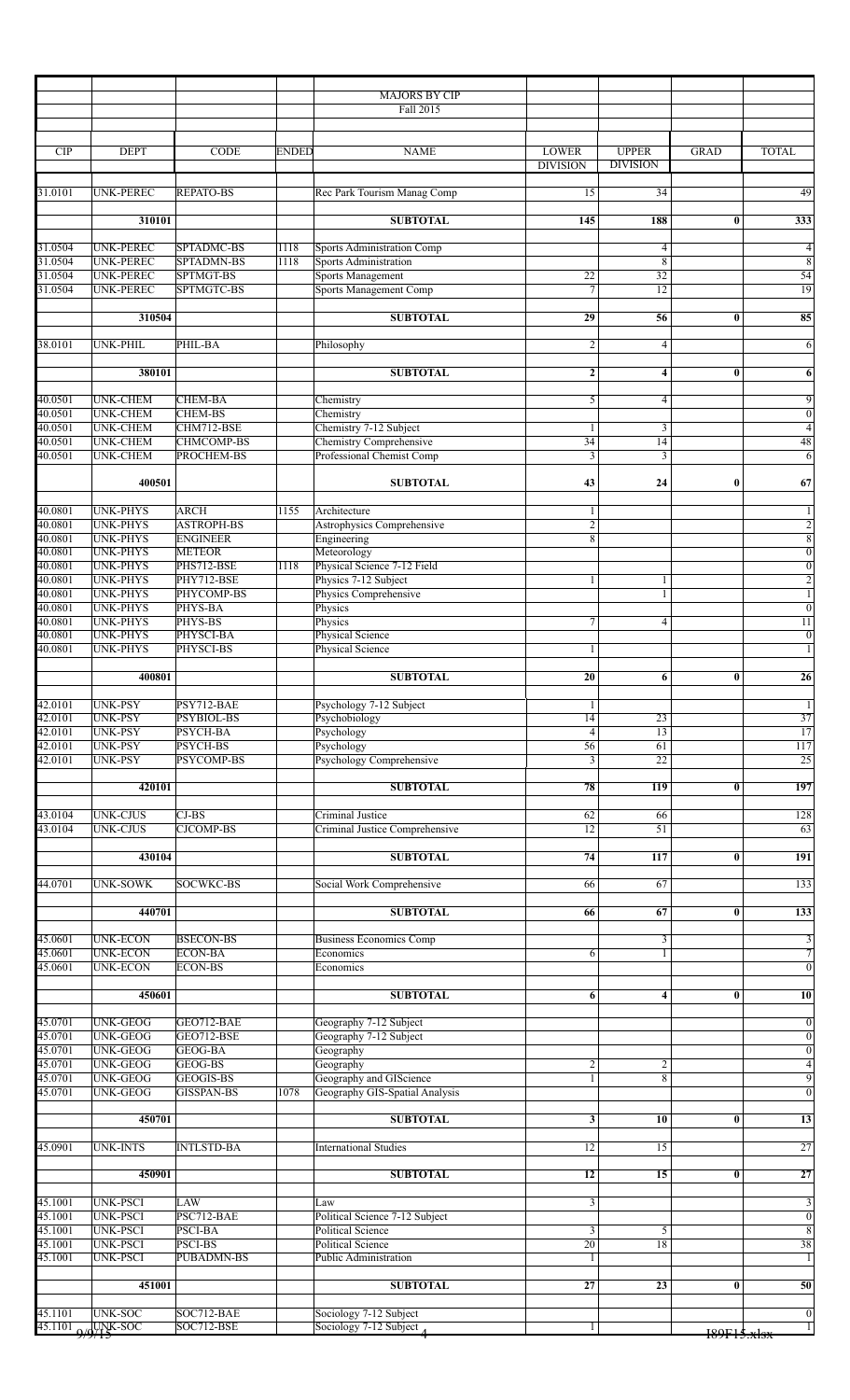|                         |                                    |                                        |              | <b>MAJORS BY CIP</b>                                                  |                                   |                      |                 |                                    |
|-------------------------|------------------------------------|----------------------------------------|--------------|-----------------------------------------------------------------------|-----------------------------------|----------------------|-----------------|------------------------------------|
|                         |                                    |                                        |              | Fall 2015                                                             |                                   |                      |                 |                                    |
|                         |                                    |                                        |              |                                                                       |                                   |                      |                 |                                    |
| <b>CIP</b>              | <b>DEPT</b>                        | <b>CODE</b>                            | <b>ENDED</b> | <b>NAME</b>                                                           | <b>LOWER</b>                      | <b>UPPER</b>         | <b>GRAD</b>     | TOTAL                              |
|                         |                                    |                                        |              |                                                                       | <b>DIVISION</b>                   | <b>DIVISION</b>      |                 |                                    |
| 45.1101                 | UNK-SOC                            | SOC-BA                                 |              | Sociology                                                             |                                   | 1                    |                 |                                    |
| 45.1101                 | <b>UNK-SOC</b>                     | $SOC-BS$                               |              | Sociology                                                             | 7                                 | 16                   |                 | $\overline{23}$                    |
|                         | 451101                             |                                        |              | <b>SUBTOTAL</b>                                                       | 8                                 | 17                   | $\bf{0}$        | $\overline{25}$                    |
|                         |                                    |                                        |              |                                                                       |                                   |                      |                 |                                    |
| 50.0501<br>50.0501      | <b>UNK-THEA</b><br><b>UNK-THEA</b> | <b>THEATRE-BA</b><br>THR712-BAE        | 1145         | Theatre<br>Theatre 7-12 Subject                                       | 8<br>1                            | 14<br>1              |                 | $\overline{22}$<br>$\overline{2}$  |
|                         |                                    |                                        |              |                                                                       |                                   |                      |                 |                                    |
|                         | 500501                             |                                        |              | <b>SUBTOTAL</b>                                                       | 9                                 | 15                   | $\mathbf{0}$    | $\overline{24}$                    |
| 50.0701                 | <b>UNK-ART</b>                     | <b>ARTHIST-BA</b>                      |              | Art History                                                           |                                   | 3                    |                 | $\overline{4}$                     |
| 50.0701                 | UNK-ART<br><b>UNK-ART</b>          | ARTK12-BAE                             |              | Art K-12 Field                                                        | 20                                | $\overline{15}$      |                 | $\overline{35}$                    |
| 50.0701<br>50.0701      | UNK-ART                            | <b>ART-MAE</b><br><b>ARTONL-MAE</b>    |              | <b>Art Education</b><br>Art Online                                    |                                   |                      | 60              | $\overline{0}$<br>60               |
| 50.0701                 | UNK-ART                            | <b>ARTPT-MAE</b>                       |              | Art Spec-Prof Teacher                                                 |                                   |                      |                 | $\overline{0}$                     |
| 50.0701<br>50.0701      | UNK-ART<br>UNK-ART                 | <b>ARTSP-MAE</b><br><b>STUART-BFA</b>  |              | Art Spec-Acad Discipline<br>Studio Art Comprehensive                  |                                   | 15                   |                 | $\overline{0}$<br>$\overline{23}$  |
| 50.0701                 | <b>UNK-ART</b>                     | <b>STUDART-BA</b>                      |              | Studio Art                                                            | 8                                 | $\overline{4}$       |                 | $\overline{5}$                     |
| 50.0701                 | <b>UNK-ART</b>                     | <b>VISCMD-BFA</b>                      |              | Visual Comm and Design Comp                                           | 32                                | 34                   |                 | 66                                 |
|                         | 500701                             |                                        |              | <b>SUBTOTAL</b>                                                       | 62                                | 71                   | 60              | 193                                |
|                         |                                    |                                        |              |                                                                       |                                   |                      |                 |                                    |
| 50.0901                 | UNK-MUS                            | <b>MSAD-MAE</b>                        |              | Music Spec-Acad Discipline                                            |                                   |                      |                 | $\boldsymbol{0}$                   |
| 50.0901<br>50.0901      | UNK-MUS<br>UNK-MUS                 | MUSEK12-BM<br>MUSIC-BA                 |              | Music Ed K-12 Field<br>Music                                          | 16<br>$\overline{3}$              | $\overline{25}$<br>6 |                 | $\overline{41}$<br>$\overline{9}$  |
| 50.0901                 | UNK-MUS                            | MUSIC-BM                               |              | Music Comprehensive                                                   | $\overline{10}$                   | $\overline{8}$       |                 | $\overline{18}$                    |
| 50.0901<br>50.0901      | UNK-MUS<br>UNK-MUS                 | MUSIC-MAE<br>MUSICTH-BM                |              | Music Education                                                       |                                   |                      | $\overline{32}$ | $\overline{32}$                    |
| 50.0901                 | UNK-MUS                            | MUSK12-BAE                             |              | Musical Theatre Comprehensive<br>Music K-12 Field                     | $\overline{2}$                    | $\overline{4}$<br>5  |                 | 6<br>$\overline{5}$                |
| 50.0901                 | <b>UNK-MUS</b>                     | MUSPERF-BM                             |              | Music Performance Comp                                                | $\mathfrak{Z}$                    | 10                   |                 | 13                                 |
| 50.0901                 | <b>UNK-MUS</b>                     | <b>MUSTHRP</b>                         | 1128         | Music Therapy                                                         |                                   |                      |                 | $\overline{0}$                     |
|                         | 500901                             |                                        |              | <b>SUBTOTAL</b>                                                       | 34                                | 58                   | $\overline{32}$ | 124                                |
|                         |                                    |                                        |              |                                                                       |                                   |                      |                 |                                    |
| 51.0201<br>51.0201      | <b>UNK-CDIS</b><br><b>UNK-CDIS</b> | <b>CDIS-BSE</b><br>SPPATH-MSE          |              | <b>Communication Disorders</b><br>Speech Language Pathology           | 25                                | 46                   | 34              | $\overline{71}$<br>$\overline{34}$ |
|                         |                                    |                                        |              |                                                                       |                                   |                      |                 |                                    |
|                         | 510201                             |                                        |              | <b>SUBTOTAL</b>                                                       | 25                                | 46                   | 34              | 105                                |
| 51.0999                 | UNK-HSCI                           | <b>HSCI-BS</b>                         |              | <b>Health Science</b>                                                 | $\overline{4}$                    |                      |                 | $\overline{4}$                     |
| 51.0999                 | UNK-HSCI                           | <b>MEDTECH-BS</b>                      | 1155         | Medical Technology Comp                                               |                                   |                      |                 | $\overline{0}$                     |
| 51.0999<br>51.0999      | <b>UNK-HSCI</b><br><b>UNK-HSCI</b> | <b>RADIOG-BS</b><br><b>RESTHPY-BS</b>  |              | Radiography Comprehensive<br>Respiratory Therapy Comp                 | 32<br>$\overline{6}$              | 40<br>$\overline{5}$ |                 | $\overline{72}$<br>$\overline{11}$ |
|                         |                                    |                                        |              |                                                                       |                                   |                      |                 |                                    |
|                         | 510999                             |                                        |              | <b>SUBTOTAL</b>                                                       | 42                                | 45                   | $\bf{0}$        | $\overline{\overline{87}}$         |
| 51.1199                 | <b>UNK-HSCI</b>                    | <b>CARDVASPER</b>                      |              | Cardovascular Perfusion                                               |                                   |                      |                 | $\overline{0}$                     |
| 51.1199                 | UNK-HSCI                           | <b>CHIRO</b>                           |              | Chiro Osteopathy Podiatry                                             | 4                                 | 3                    |                 | $\overline{7}$                     |
| 51.1199<br>51.1199      | <b>UNK-HSCI</b><br>UNK-HSCI        | <b>CLINLAB</b><br><b>DENTAL</b>        |              | <b>Clinical Laboratory Science</b><br>Dental                          | $\overline{10}$<br>$\overline{4}$ | $\overline{4}$       |                 | $\overline{14}$<br>$\overline{4}$  |
| 51.1199                 | UNK-HSCI                           | <b>DENTHYG</b>                         |              | Dental Hygiene                                                        | 6                                 | 2                    |                 | $\overline{8}$                     |
| 51.1199                 | UNK-HSCI                           | <b>FOODSCI</b>                         | 1118         | Food Science                                                          |                                   |                      |                 | $\overline{0}$                     |
| 51.1199<br>51.1199      | UNK-HSCI<br>UNK-HSCI               | <b>HLTHINFOMG</b><br><b>MEDICAL</b>    |              | <b>Health Information Management</b><br>Medical                       | 14                                | $\overline{2}$       |                 | $\overline{0}$<br>$\overline{16}$  |
| 51.1199                 | UNK-HSCI                           | <b>MORT</b>                            |              | Mortuary Science                                                      |                                   |                      |                 | $\boldsymbol{0}$                   |
| 51.1199<br>51.1199      | UNK-HSCI<br>UNK-HSCI               | NUCMEDTECH<br><b>NURS</b>              |              | Nuclear Medicine Technology<br>Pre-Nursing                            | 167                               | 33                   |                 | $\overline{0}$<br>200              |
| 51.1199                 | UNK-HSCI                           | <b>NURSUNMC</b>                        |              | Nursing UNMC                                                          |                                   |                      |                 | $\overline{0}$                     |
| 51.1199                 | UNK-HSCI                           | <b>OCCUPATION</b>                      |              | Occupational Therapy                                                  | 10                                | $\overline{2}$       |                 | 12                                 |
| 51.1199<br>51.1199      | <b>UNK-HSCI</b><br>UNK-HSCI        | <b>OPTOMETRY</b><br>PHARM              |              | Optometry<br>Pharmacy                                                 | 14                                | 3                    |                 | $\overline{0}$<br>17               |
| 51.1199                 | UNK-HSCI                           | PHYASST                                |              | Physician Assistant                                                   | $\overline{7}$                    | 1                    |                 | $\overline{8}$                     |
| 51.1199<br>51.1199      | <b>UNK-HSCI</b><br>UNK-HSCI        | <b>PHYTHRPY</b><br><b>RADTECH</b>      |              | Physical Therapy<br>Radiologic Technology                             | $\overline{19}$<br>$\overline{7}$ | $\overline{4}$       |                 | 19<br>11                           |
| 51.1199                 | <b>UNK-HSCI</b>                    | <b>VETMED</b>                          |              | Veterinary Medicine                                                   | 3                                 |                      |                 | $\overline{6}$                     |
|                         |                                    |                                        |              |                                                                       |                                   |                      |                 |                                    |
|                         | 511199                             |                                        |              | <b>SUBTOTAL</b>                                                       | 267                               | 55                   | $\bf{0}$        | 322                                |
| 52.0201                 | UNK-BSAD                           | <b>BSADCMP-BS</b>                      |              | <b>Business Administration Comp</b>                                   | 205                               | 255                  |                 | 460                                |
| 52.0201<br>52.0201      | UNK-BSAD<br>UNK-BSAD               | <b>BUSADMN-BA</b><br><b>BUSADMN-BS</b> | 1118         | <b>Business Administration</b><br><b>Business Administration</b>      | 72                                | 95                   |                 | $\overline{2}$<br>167              |
| 52.0201                 | <b>UNK-BSAD</b>                    | <b>BUS-MBA</b>                         |              | <b>Business Administration</b>                                        |                                   |                      | 32              | $\overline{32}$                    |
| 52.0201                 | <b>UNK-BSAD</b>                    | PREMBA                                 |              | Pre-MBA                                                               |                                   |                      | $\overline{4}$  | $\overline{4}$                     |
|                         | 520201                             |                                        |              | <b>SUBTOTAL</b>                                                       | 278                               | 351                  | 36              | 665                                |
|                         |                                    |                                        |              |                                                                       |                                   |                      |                 |                                    |
| 52.0205<br>52.0205      | <b>UNK-ITEC</b><br>UNK-ITEC        | <b>AVIASYS-BS</b><br><b>CNSTMNG-BS</b> |              | <b>Aviation Syst Mang Comp</b><br><b>Construction Management Comp</b> | 21<br>45                          | 24<br>33             |                 | 45<br>78                           |
| 52.0205                 | UNK-ITEC                           | <b>INDDIST-BS</b>                      |              | <b>Industrial Distribution Comp</b>                                   | 68                                | 88                   |                 | 156                                |
| 52.0205                 | UNK-ITEC                           | <b>INWTELC-BS</b>                      |              | Info Networking Telecomm Comp                                         | 11                                | 11                   |                 | 22                                 |
| 52.0205<br>52.0205      | UNK-ITEC<br><b>UNK-ITEC</b>        | <b>ITECAS-BS</b><br><b>ITEC-BS</b>     |              | Indust Tech Applied Sci Comp<br><b>Industrial Technology</b>          | $\overline{c}$<br>1               | 7                    |                 | $\overline{2}$<br>$\sqrt{8}$       |
| 52.0205 $9$ /9 K - ITEC |                                    | <b>TELECOM-BS</b>                      |              | Telecomm Management Comp                                              |                                   | $\overline{4}$       | 189F15.x1sx     | $\overline{4}$                     |
|                         |                                    |                                        |              |                                                                       |                                   |                      |                 |                                    |